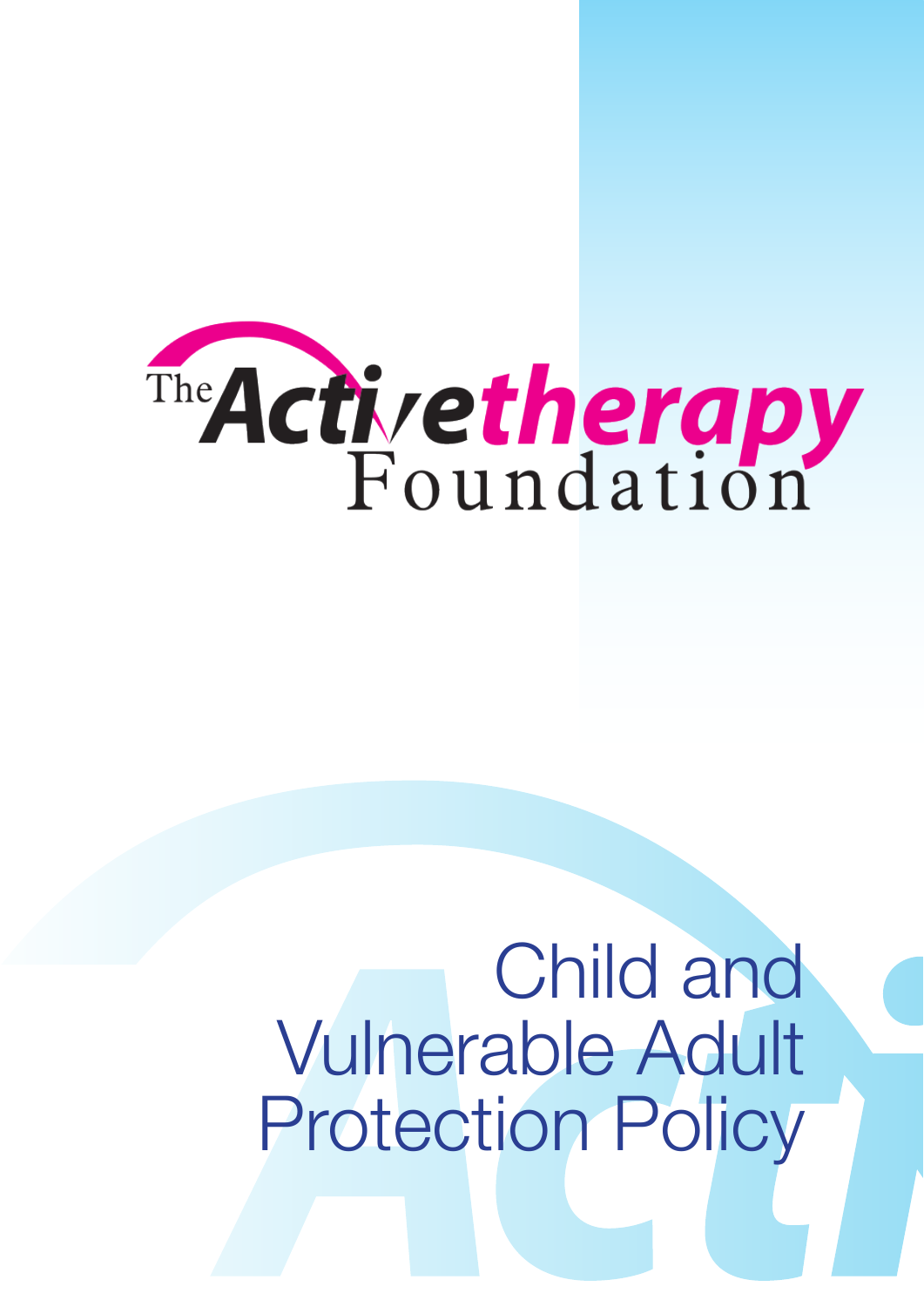# 1 Child Protection Policy

#### 1.1 Introduction

Every member of the Active therapy Foundation, hereafter referred to as ATF, is entitled to do so in an enjoyable and safe environment. The ATF have a moral and legal obligation to ensure that, when given responsibility for young people, they provide them with the highest possible standard of care.

The ATF is committed to devising and implementing policies so that everyone accepts their responsibilities to safeguard children and vulnerable adults from harm and abuse. This means to follow procedures to protect those members and report any concerns about their welfare the ATF welfare officer and to appropriate authorities.

The aim of the policy is to promote good practice, providing children and vulnerable adults with appropriate safety/protection whilst in the care of ATF and to allow staff and volunteers to make informed and confident responses to specific child protection issues.

**A child/young person is defined as a person under the age of 18 A vulnerable adult is defined as a person who is, or may be, in need of community services due to age, illness or a mental or physical disability**

#### 1.2 Policy Statement

The ATF is committed to the following:

- the welfare of its members is paramount
- all members, whatever their age, culture, ability, gender, language, racial origin, religious belief and/or sexual identity should be able to participate in a safe environment
- taking all reasonable steps to protect members from harm, discrimination and degrading treatment and to respect their rights, wishes and feelings
- all suspicions and allegations of poor practice or abuse will be taken seriously and responded to swiftly and appropriately
- all ATF employees who work with children and vulnerable adults will be recruited with regard to their suitability for that responsibility, and will be provided with guidance and/or training in good practice and child protection procedures
	- working in partnership with parents and children is essential for the protection of children

#### 1.3 Monitor and review the policy and procedures

The implementation of procedures should be regularly monitored and reviewed. The welfare officer should regularly report progress, challenges, difficulties, achievements gaps and areas where changes are required to the management committee. The policy should be reviewed every 3 years or whenever there is a major change in the organisation or in relevant legislation.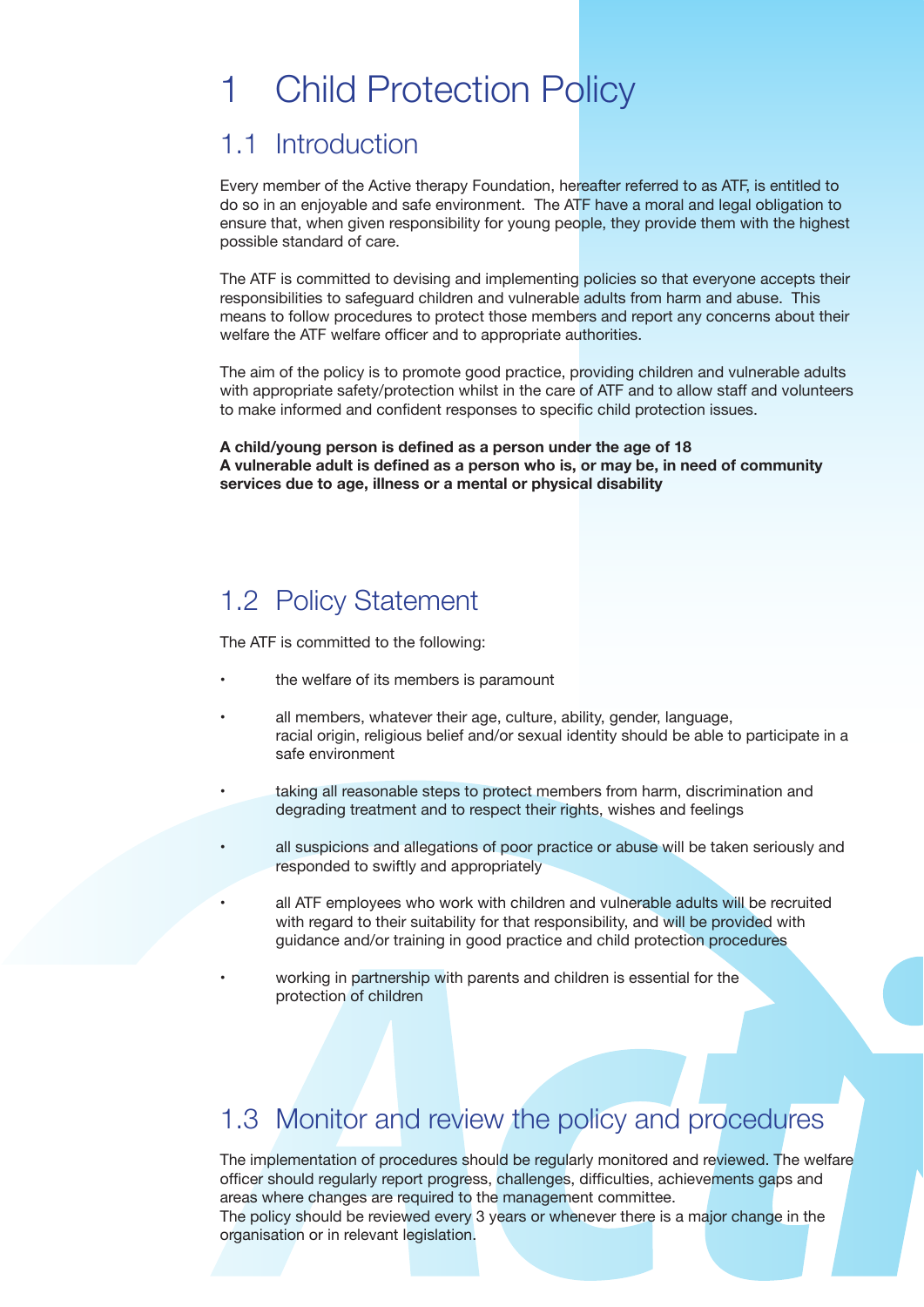# 2 Promoting Good Practice

#### 2.1 Introduction

To provide members with the best possible experience and opportunities everyone must operate within an accepted ethical framework as detailed in the Active therapy Foundation's Code of Conduct for Active therapists and staff.

It is not always easy to distinguish poor practice from abuse. It is therefore NOT the responsibility of employees or participants to make judgements about whether or not abuse is taking place. It is however their responsibility to identify poor practice and possible abuse and act if they have concerns about the welfare of the member, as explained in section 4.

This section will help you identify what is meant by good practice and poor practice.

#### 2.2 Good Practice

All personnel should adhere to the following principles and action:

- always work in an open environment (e.g. where possible, avoiding private or unobserved situations and encouraging open communication with no secrets)
- treat all young people equally and with respect and dignity
- always put the welfare of the young person first
- maintain a safe and appropriate distance with members
- Avoid unnecessary physical contact with young people. Where manual/physical support is required it should be provided openly and with the consent of the young person and/or Parent. Handling should be in accordance with the ATF Handling Policy and should be fully explained to Parents and/or young person before hand.
- Involve parents/cares wherever possible, e.g. where young people need to be supervised in changing rooms, encourage parents to take responsibility for their own child. If groups have to be supervised in changing rooms always ensure parents, therapists etc. work in pairs
- request written parental consent if ATF officials are required to transport young people in their cars
- gain written parental consent for any significant travel arrangements e.g. overnight stays
- ensure that if members are taken away, they should always be accompanied by a male and female member of staff
- be an excellent role model, this includes not smoking or drinking alcohol in the company of young people
- always give enthusiastic and constructive feedback rather than negative criticism
- recognising the developmental needs and capacity of the young person and do not risk sacrificing welfare in a desire for personal achievements.
- secure written parental consent for the ATF to act in loco parentis, to give permission for the administration of emergency first aid or other medical treatment if the need arises
	- keep a written record of any injury or excessive handling that occurs, along with details of any treatment given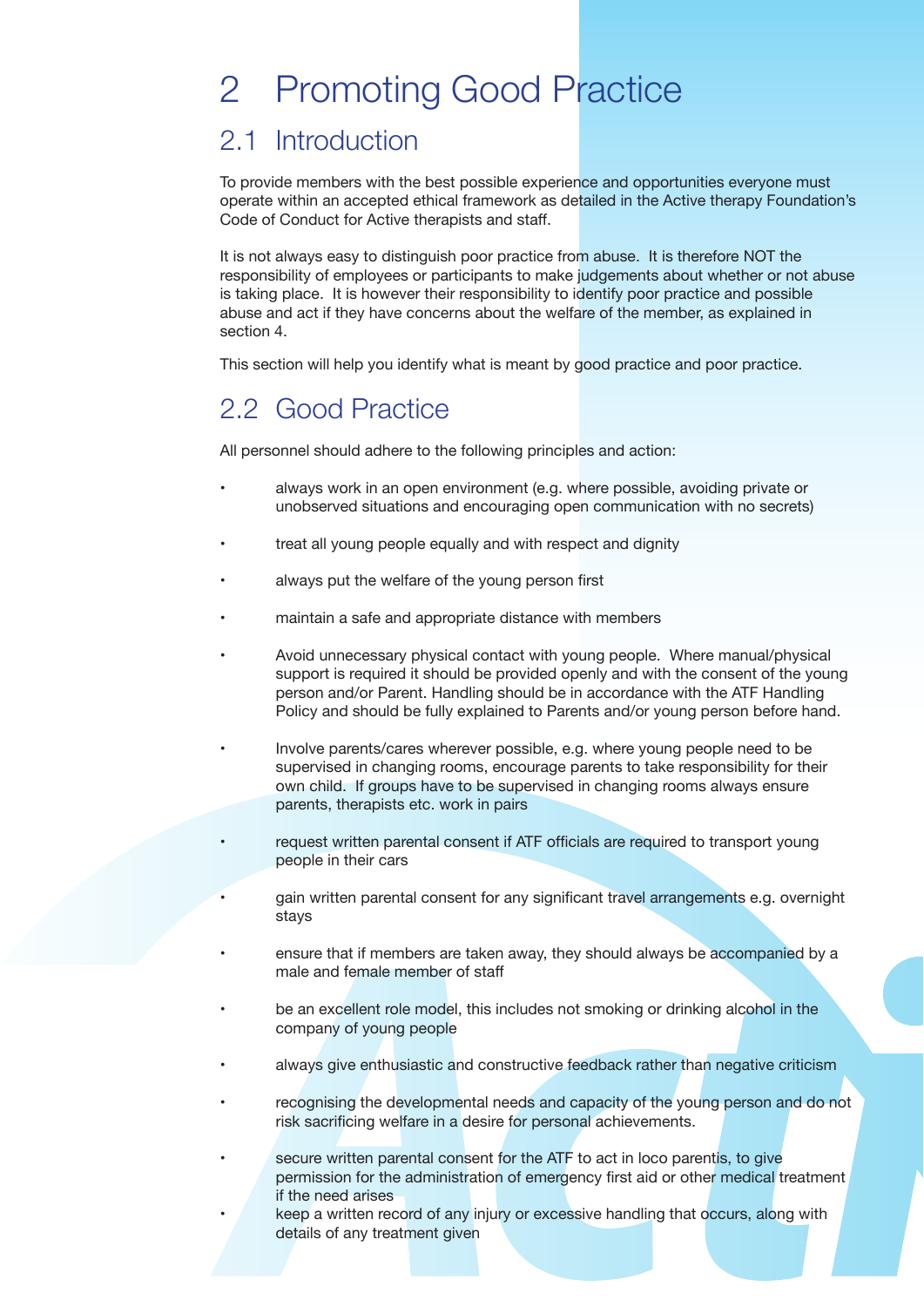## 2.3 Poor Practice

The following are regarded as poor practice and should be avoided by all personnel:

- unnecessarily spending excessive amounts of time alone with young people away from others
- taking young people to your home where they will be alone with you
- sharing a room with a young person without prior risk assessment and assessment of the young persons needs.
- engaging in rough, physical or sexually provocative games, including horseplay
- allow or engage in inappropriate touching of any form
- allowing young people to use inappropriate language unchallenged
- making sexually suggestive comments to a young person, even in fun
- reducing a young person to tears as a form of control
- allow allegations made by a young person to go unchallenged, unrecorded or not acted upon
- do things of a personal nature that the young person can do for themselves

When a case arises where it is impractical/impossible to avoid certain situation e.g. transporting a young person on you car, the tasks should only be carried out with the full understanding and consent of the parent/care and the young person involved.

If during your care you accidentally hurt a young person, the young person seems distressed in any manner, appears to be sexually aroused by your actions and/or if the young person misunderstands or misinterprets something you have done, report any such incidents as soon as possible to another colleague and make a written note of it. Parents should also be informed of the incident.

# 3 Responding to Suspicions and **Allegations**

#### 3.1 Introduction

It is not the responsibility of anyone working in ATF in a paid or unpaid capacity to decide whether or not child abuse has taken place. However there is a responsibility to act on any concerns through contact with the ATF welfare officer and appropriate authorities so that they can then make inquiries and take necessary action to protect the young person. This applies BOTH to allegations/suspicions of abuse occurring within ATF and to allegations/ suspicions that abuse is taking place elsewhere.

This section explains how to respond to allegations/suspicions.

#### 3.2 Receiving Evidence of Possible Abuse

We may become aware of possible abuse in various ways. We may see it happening, we may suspect it happening because of signs such as those listed in section 3 of this document, it may be reported to us by someone else or directly by the young person affected.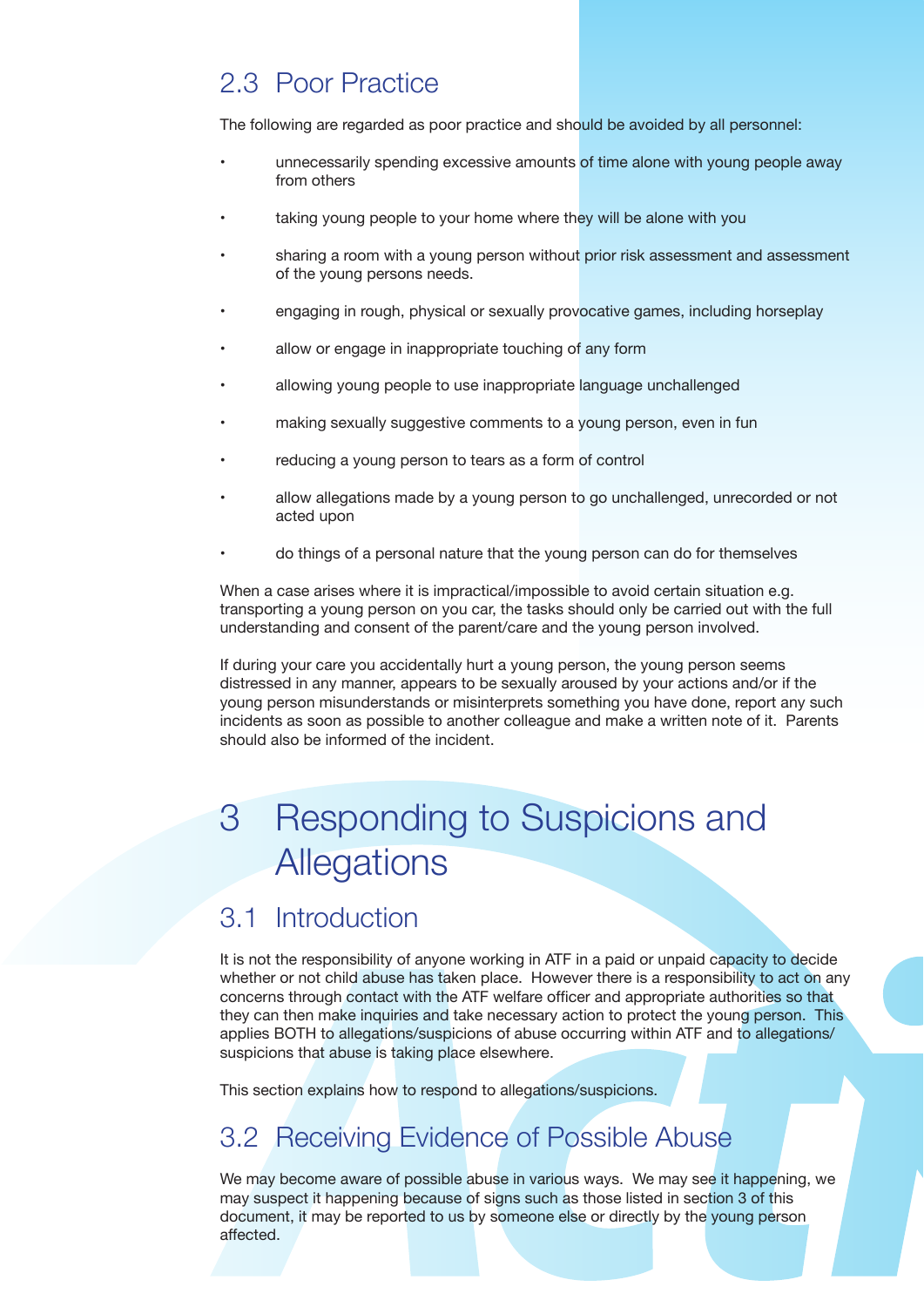In the last of these cases, it is particularly important to respond appropriately. If a young person says or indicates that they are being abused, you should:

- stay calm so as not to frighten the young person
- reassure the child that they are not to blame and that it was right to tell
- **listen** to the child, showing that you are taking them seriously
- **keep questions to a minimum** so that there is a clear and accurate understanding of what has been said. The law is very strict and child abuse cases have been dismissed where it is felt that the child has been led or words and ideas have been suggested during questioning.

Only ask questions to clarify:

- **inform** the child that you have to inform other people about what they have told you. Tell the child this is to help stop the abuse continuing.
- **safety of the child** is paramount. If the child needs urgent medical attention call an ambulance, inform the doctors of the concern and ensure they are made aware that this is a child protection issue
- **record** all information
- report the incident to the ATF welfare officer

NSPCC C 0808 800 5000 help@nspcc.org.uk

#### **In all cases if you are not sure what to do you can gain help from the NSPCC 24 hour help line**

#### 3.3 Recording Information

To ensure that information is as helpful as possible, a detailed record should always be made at the time of the disclosure/concern. In recording you should confine yourself to the facts and distinguish what is your personal knowledge and what others have told you. Do not include your own opinions.

Information should include the following:

- the child's name, age and date of birth
- the child's home address and telephone number
- whether or not the person making the report is expressing their concern or some one else's
- the nature of the allegation, including dates, times and any other relevant information
- a description of any visible bruising or injury, location, size etc. Also any indirect signs, such as behavioural changes
- details of witnesses to the incidents
- the child's account, if it can be given, of what has happened and how any bruising/ injuries occurred
- have the parents been contacted? If so what has been said?
- has anyone else been consulted? If so record details
- has anyone been alleged to be the abuser? Record detail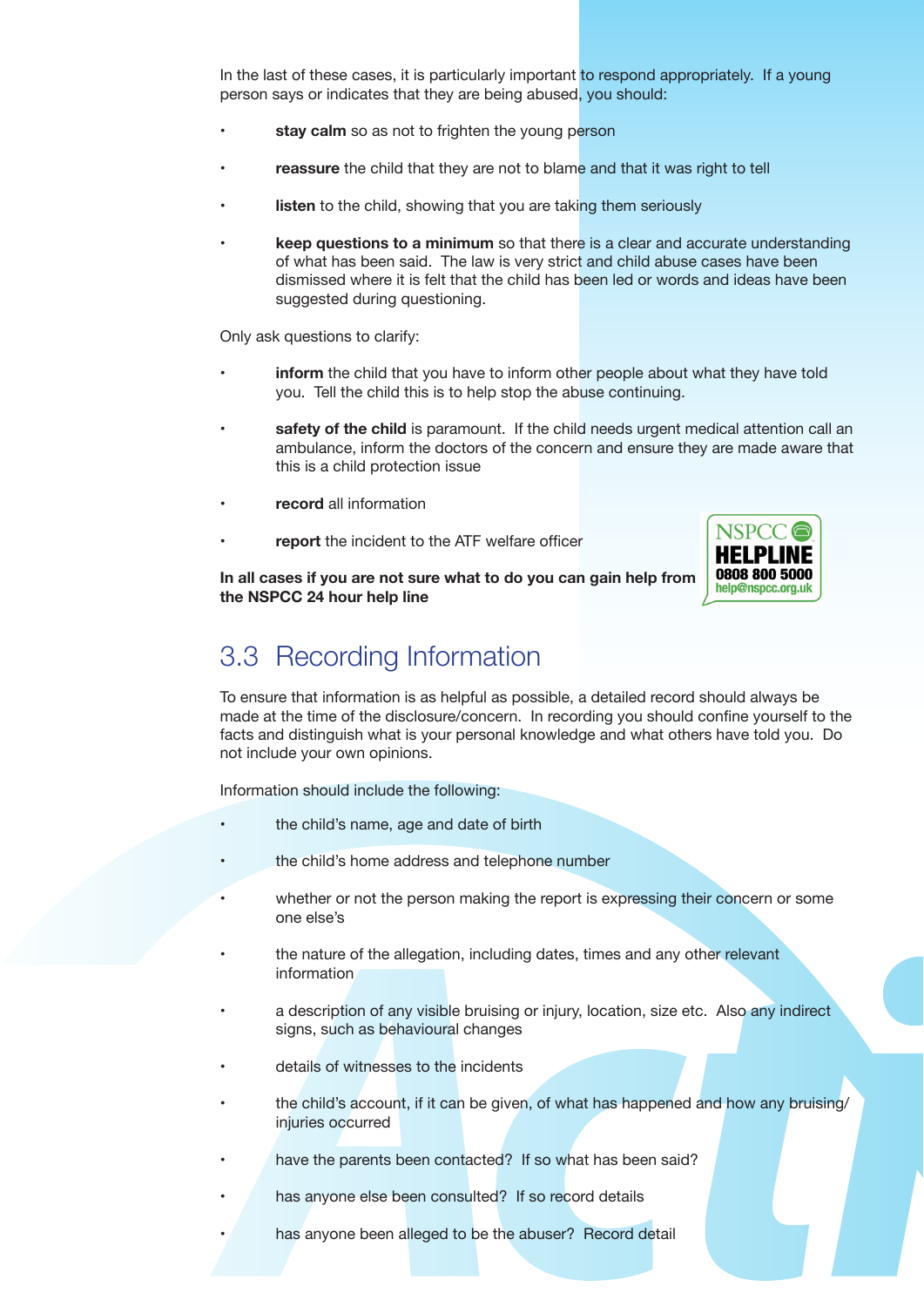#### 3.4 Reporting the Concern

All suspicions and allegations **MUST** be reported appropriately. It is recognised that strong emotions can be aroused particularly in cases where sexual abuse is suspected or where there is misplaced loyalty to a colleague. It is important to understand these feelings but not allow them to interfere with your judgement about any action to take.

The ATF expects it's members and staff to discuss any concerns they may have about the welfare of a child immediately with the person in charge and subsequently to check that appropriate action has been taken.

If the nominated club welfare officer is not available you should take responsibility and seek advice from the NSPCC helpline, the duty officer at your local social services department or the police. Telephone numbers can be found in your local directory.

Where there is a complaint against an employee or volunteer, there may be three types of investigation.

- **Criminal** in which case the police are immediately involved
- **Child protection** in which case the social services (and possibly) the police will be involved
- **Disciplinary** or misconduct in which case ATF will be involved

As mentioned previously in this document the ATF are not child protection experts and it is not their responsibility to determine whether or not abuse has taken place. All suspicions and allegations must be shared with professional agencies that are responsible for child protection.

Social services have a legal responsibility under The Children Act 1989 to investigate all child protection referrals by talking to the child and family (where appropriate), gathering information from other people who know the child and making inquiries jointly with the police.

#### **NB: If there is any doubt, you must report the incident: it may be just one of a series of other incidences which together cause concern**

Any suspicion that a child has been abused by an employee or a volunteer should be reported to the ATF who will take appropriate steps to ensure the safety of the child in question and any other child who may be at risk. This will include the following:

- ATF will refer the matter to social services department
- the parent/carer of the child will be contacted as soon as possible following advice from the social services department
- the chair person of the ATF should be notified to decide who will deal with any media inquiries and implement any immediate disciplinary proceedings
- the ATF welfare officer should also notify
- if the welfare officer is the subject of the suspicion/allegation the report must be made to the appropriate manager who will refer the matter to social services

Allegations of abuse are sometimes made sometime after the event. Where such allegation is made, you should follow the same procedures and have the matter reported to social services. This is because other children in the sport or outside it may be at risk from the alleged abuser. Anyone who has a previous conviction for offences related to abuse against children is automatically excluded from working with children.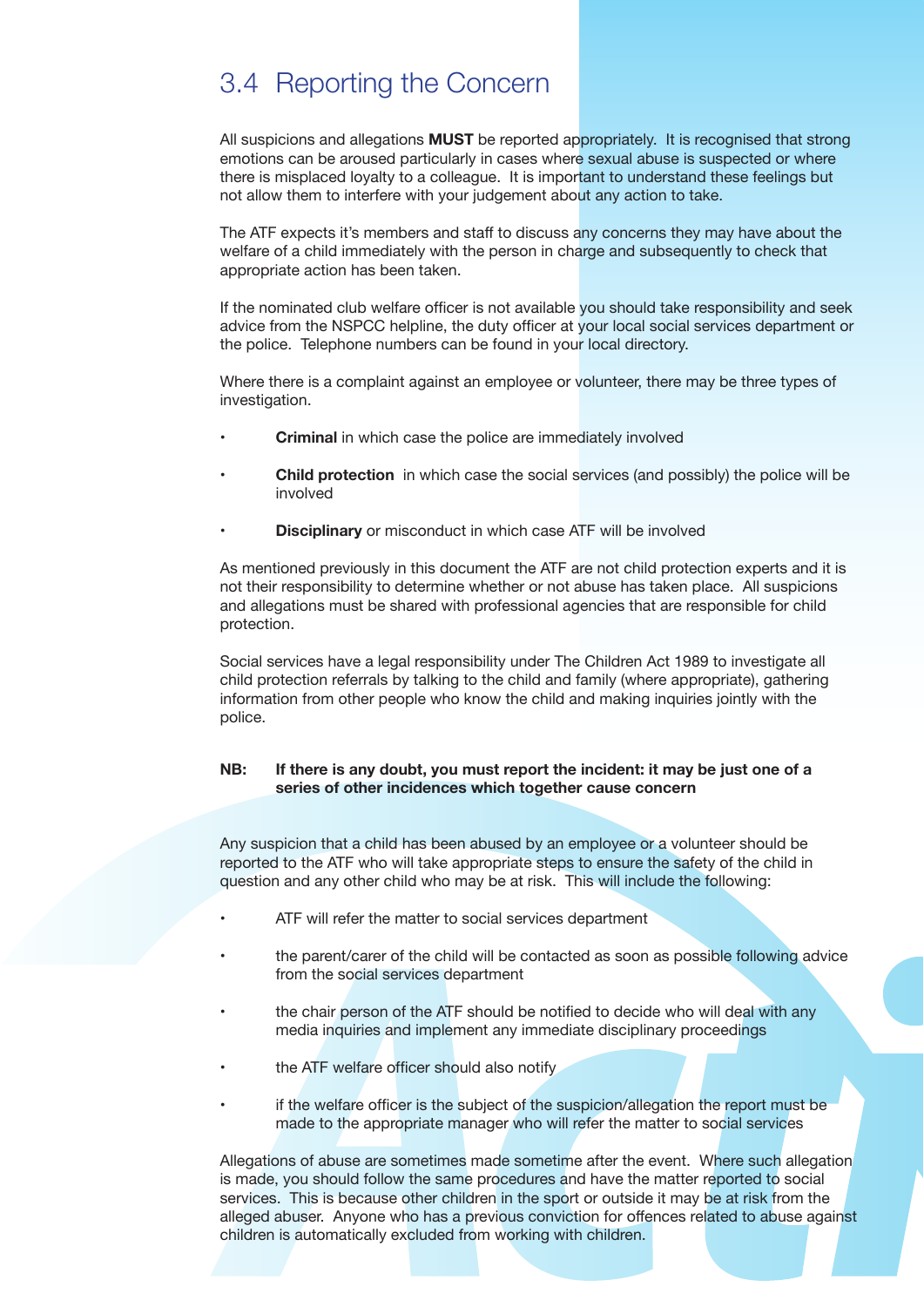## 3.5 Concerns outside the immediate Environment (e.g. a parent or carer)

- Report your concerns to the ATF welfare officer
- If the ATF welfare officer is not available, the person being told or discovering the abuse should contact their local social services department or the police immediately
- Social Services and the ATF welfare officer will decide how to inform the parents/carers
- The ATF welfare officer should also report the incident to the ATF Governing Body. The Governing Body should ascertain whether or not the person/s involved in the incident play a role in the foundation and act accordingly
- Maintain confidentiality on a need to know basis

#### 3.6 Confidentiality

Every effort should be made to ensure that confidentiality is maintained for all concerned. Information should be handled and disseminated on a need to know basis only. This includes the following people:

- The ATF Welfare Officer
- The parents of the child
- The person making the allegation
- Social Services/police
- The alleged abuser (and parents if the alleged abuser is a child)

Seek social services advice on who should approach the alleged abuser.

All information should be stored in a secure place with limited access to designated people, in line with data protection laws.

## 3.7 Internal Inquiries and Suspension

The ATF welfare officer will make an immediate decision about whether any individual accused of abuse should be temporarily suspended pending further police and social services inquiries

Irrespective of the findings of the social services or police inquiries the ATF Disciplinary Committee will assess all individual cases to decide whether a member of staff or volunteer can be reinstated and how this can be sensitively handled. This may be a difficult decision; especially where there is insufficient evidence to uphold any action by the police. In such cases the ATF Disciplinary Committee must reach a decision based upon the available information which could suggest that on the balance of probability, it is more likely than not that the allegation is true. The welfare of the child should remain of paramount importance throughout.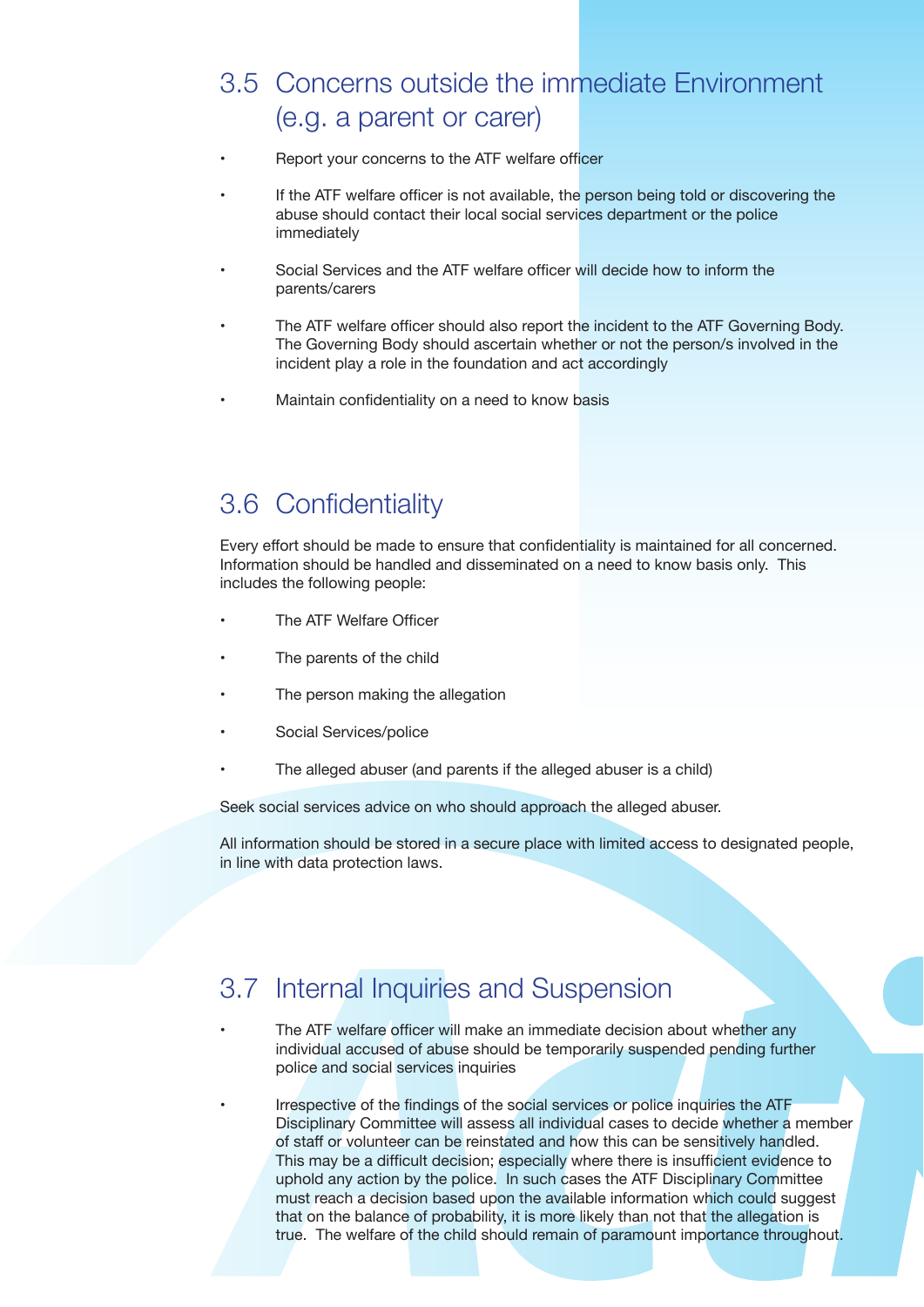# 4 Recruiting and Selecting Personnel with Children and Vulnerable Adults

#### 4.1 Introduction

It is important that all reasonable steps are taken to prevent unsuitable people from working with children and vulnerable adults. This applies equally to paid staff and volunteers, both full and part time. To ensure unsuitable people are prevented from working with members the following steps should be taken when recruiting.

## 4.2 Controlling Access to Children

- All staff and volunteers should complete an application form. The application form will elicit information about the applicants past and a self disclosure about any criminal record.
- Consent should be obtained from the applicant to seek information from the Criminal Records Bureau.
- Two confidential references, including one regarding previous work with children and vulnerable adults should be obtained. These references MUST be taken up and confirmed through telephone contact.
- Evidence of identity (passport or driving licence with photo)

## 4.3 Interview and Induction

All employees and volunteers will be required to undertake an interview carried out to acceptable protocol and recommendations. All employees and volunteers should receive formal or informal induction during which:

- A check should be made that the application form has been completed in full, including sections on criminal records and self disclosures
- Their qualifications should be substantiated
- The job requirements and responsibilities should be clarified
- They should sign up to the foundation's Code of Ethics and Conduct
- Child Protection Procedures are explained and training needs identified e.g. basic child protection awareness

## 4.4 Training

In addition to pre-selection checks, the safeguarding process includes training after recruitment to help staff and volunteers to:

- Analyse their own practice against what is deemed good practice, and to ensure their practice is likely to protect them from false allegations
- Recognise their responsibilities and report any concerns about suspected poor practice and/or abuse
- Respond to concerns expressed by a child
	- Work safely and effectively with children